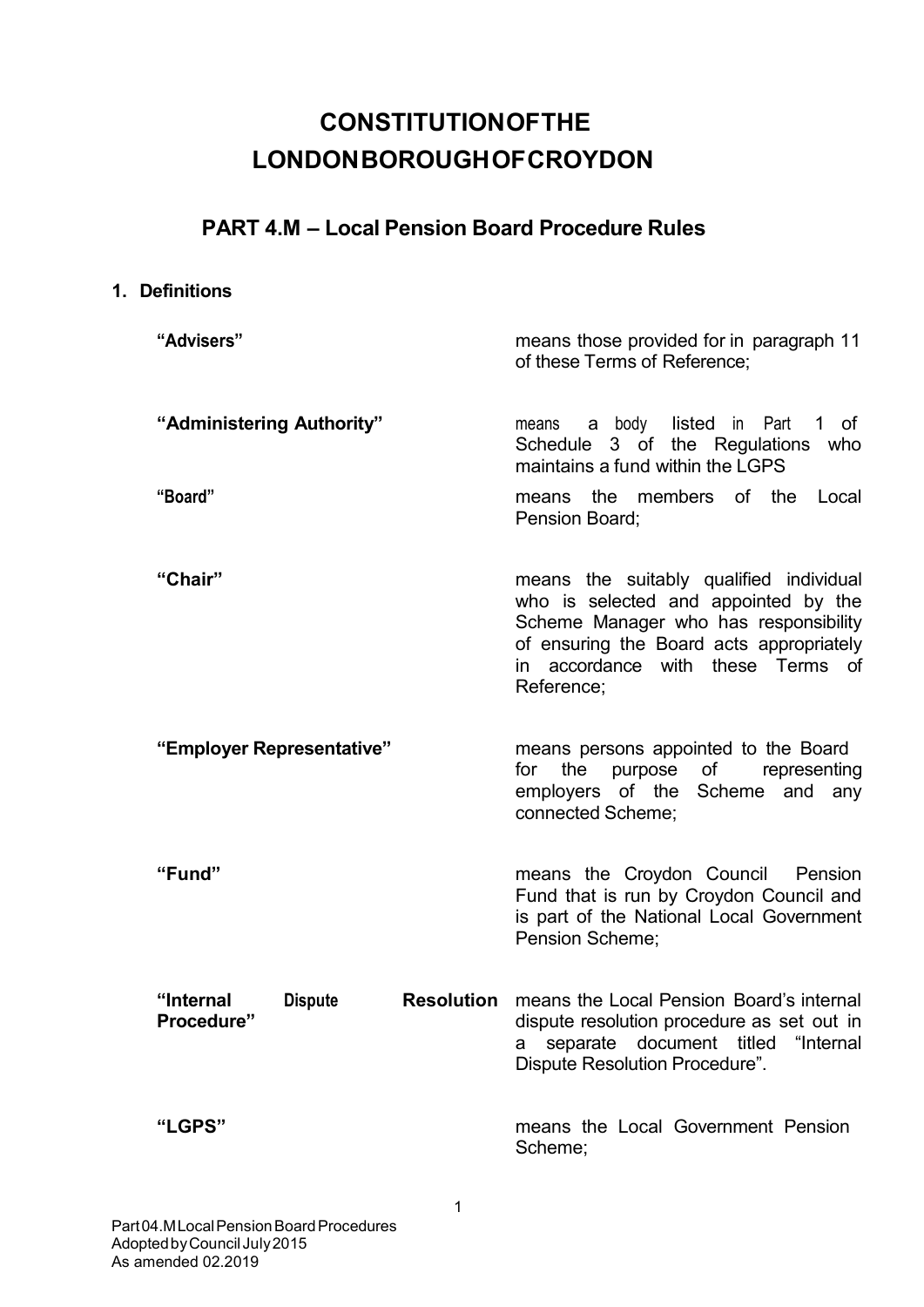| "Local Pension Board"   | means the Local Pension Board (LPB)<br>for Croydon Council as administering<br>authority for the Fund as required under<br>the Public Service Pension Act 2013;                                                                                                                                                                                                                                                                                            |
|-------------------------|------------------------------------------------------------------------------------------------------------------------------------------------------------------------------------------------------------------------------------------------------------------------------------------------------------------------------------------------------------------------------------------------------------------------------------------------------------|
| "Member Representative" | means persons appointed to the Board<br>for the purpose of representing members<br>of the Scheme and any connected<br>Scheme;                                                                                                                                                                                                                                                                                                                              |
| "Members"               | Member<br>the Employer and<br>means<br>Representatives collectively;                                                                                                                                                                                                                                                                                                                                                                                       |
| "Pensions Regulator"    | means the UK regulator of work-based<br>pensions whose powers derive from the<br>Pensions Act 2004 and its powers<br>inherited from the Occupational Pensions<br>Regulatory Authority (OPRA) from 6 April<br>2005                                                                                                                                                                                                                                          |
| "Scheme"                | means the Local Government Pension<br>Scheme in England and Wales;                                                                                                                                                                                                                                                                                                                                                                                         |
| "Scheme Manager"        | the Croydon Council<br>means<br>as<br>Administering Authority of the Fund<br>exercised through the Director of Finance<br>Investment and Risk and section 151<br>Officer;                                                                                                                                                                                                                                                                                  |
| "Scheme Regulations"    | means the Local Government Pension<br>as constituted by<br>the Local<br>Scheme<br>Government<br>Pension<br>Scheme<br>Regulations 2013, the Local Government<br>Pension<br>Scheme<br>(Transitional<br>Provisions,<br>Savings<br>and Amendment)<br>Regulations<br>2014<br>the<br>Local<br>and<br>Government<br>Scheme<br>Pension<br>(Management and Investment of Funds)<br>Regulations 2009 and any subsequent<br>legislation made in relation to the LGPS; |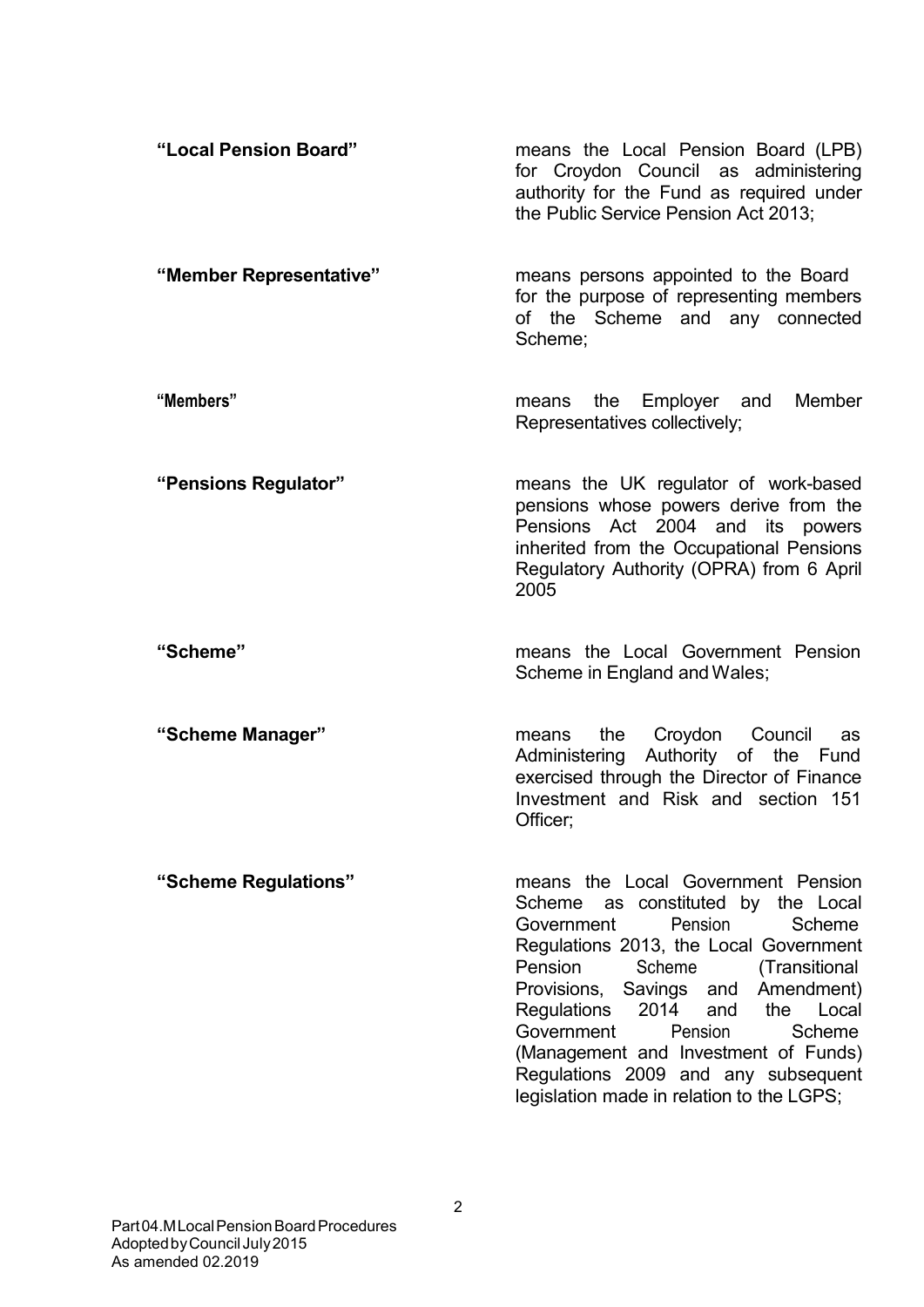# 2. Introduction

a. The purpose of this document is to set out the terms of reference for the Local Pension Board ("LPB") of the Fund, and to set out the rules of the Procedure of the Board.

# 3. Role of the Local Pension Board

- 3.1. The role of the LPB, as defined by section 5(1) and (2) of the Public Services Pensions Act 2013, is to –
	- a. Assist the Administering Authority (Croydon Council) in its role as a Scheme Manager of the Scheme;-
	- b. To secure compliance with the Scheme Regulations and any other legislation relating to the governance and administration of the LGPS;
	- c. To secure compliance with requirements imposed in relation to the LGPS by the Pensions Regulator;
	- d. In such other matters as the LGPS regulations may specify;
	- b. Secure effective and efficient governance and administration of the LGPS for the Fund;
	- c. Provide the Scheme Manager with such information as is required to ensure any member of the LBP or person to be appointed to the LPB does not have a conflict of interest.
- 3.2. The LPB will ensure it effectively and efficiently complies with any code of practice on the governance and administration of public service schemes issued by the Pension Regulator.
- 3.3. The LPB shall meet sufficiently regularly to discharge its duties and responsibilities effectively.

# 4. Establishment

4.1. The LPB is established on 1 April 2015 subsequent to recommendation by the Croydon Council Pension Committee to the General Purposes and Audit Committee on 24/03/2015 of the recommendation to establish the LPB [report reference GPAC20150325AR9].

# 5. Appointment of members of the Local Pension Board

- 5.1. The process for the selection and appointment of members of the LPB is set out below, with all appointments being made by the Scheme Manager.
- 5.2. The LPB shall consist of 6 voting members constituted as follows:
	- a. 3 Employer Representatives;
	- b. 3 Member Representatives;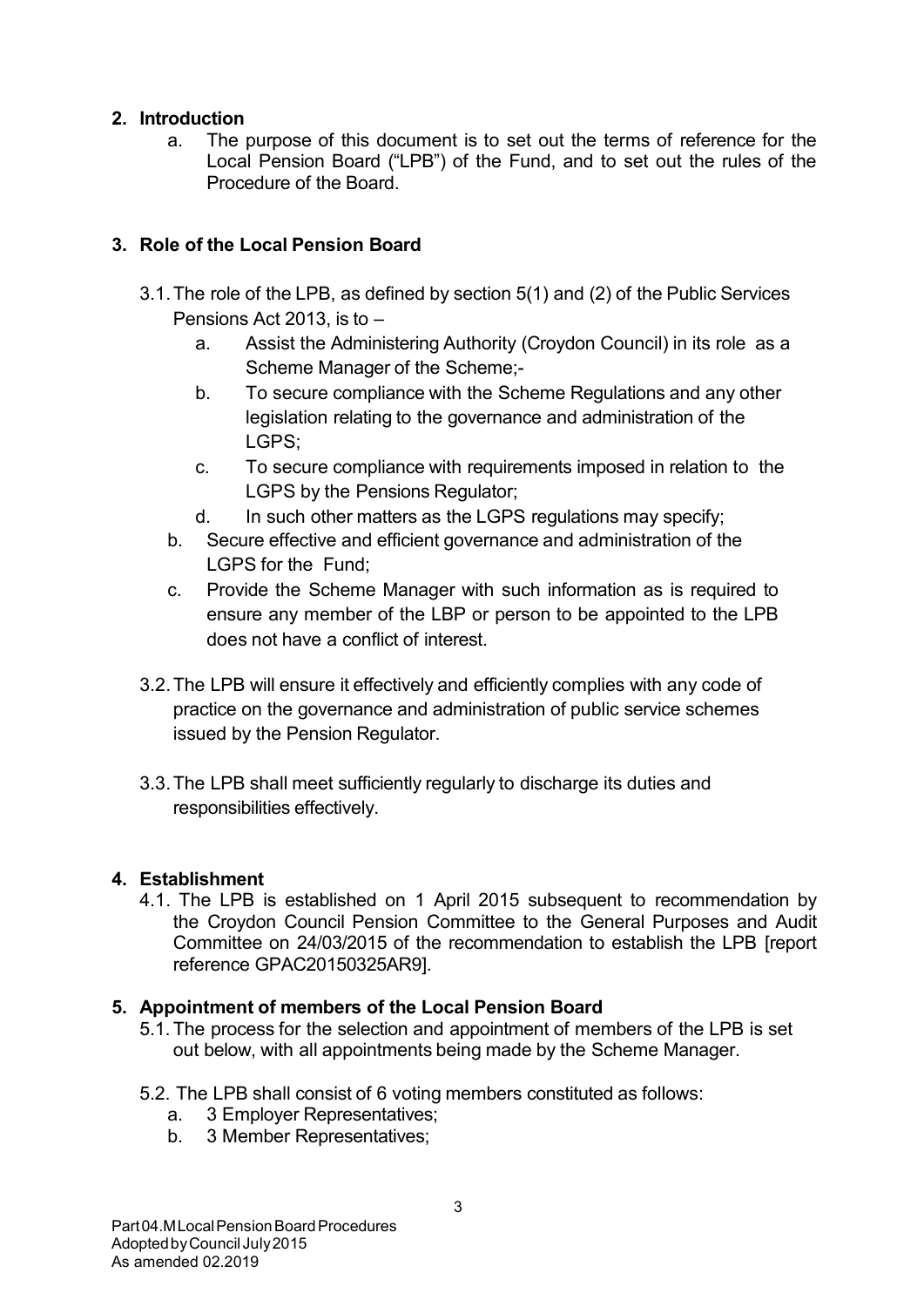5.3. The LPB Board shall be an equal number of voting Employer representatives and voting Member Representatives. No person shall be a representative on both the London Borough of Croydon Pension Committee and Croydon Council's LPB.

#### Employer Representatives

- 5.4. Employer Representatives shall be office holders or senior employees of employers of the Fund or have experience of representing scheme employers in a similar capacity. No officer or elected member of Croydon Council who is responsible for the discharge of any function of Croydon Council under the Scheme Regulations may serve as a member of the LPB.
- 5.5. Employer Representatives should be able to demonstrate their capacity to represent the employers. This will be in relation to attending and completing the necessary preparation for meetings and participating in training as and when required.
- 5.6. Substitutes for Employer Representatives shall be appointed by the same process as Member and Employer Representatives. This will be limited to one (1) substitute per Employer Representative. Where appointed, substitutes should be named and must undertake the same training as full members.
- 5.7. Each Employer Representative shall serve for a fixed 2 year term which may be extended by the Scheme Manager for further periods subject to their renomination. Such appointments will be determined following an expression of interest and then a shortlist and interview process.
- 5.8. Employer Representatives shall endeavour to attend all Board meetings during each year.

#### Member Representatives

- 5.9. Member Representatives shall either be Scheme members or have capacity to represent Scheme members of the Fund.
- 5.10. Member Representatives should be able to demonstrate their capacity to attend and completed the necessary preparation for meetings and participate in training as and when required.
- 5.11. Substitutes shall be appointed by the same process as Member and Employer Representatives. This will be limited to one (1) substitute per Member Representative. Where appointed substitutes should be named and must undertake the same training as full members
- 5.12. Each Member Representative shall serve for a fixed 2 year term which may be extended by the Scheme Manager for further periods subject to their renomination.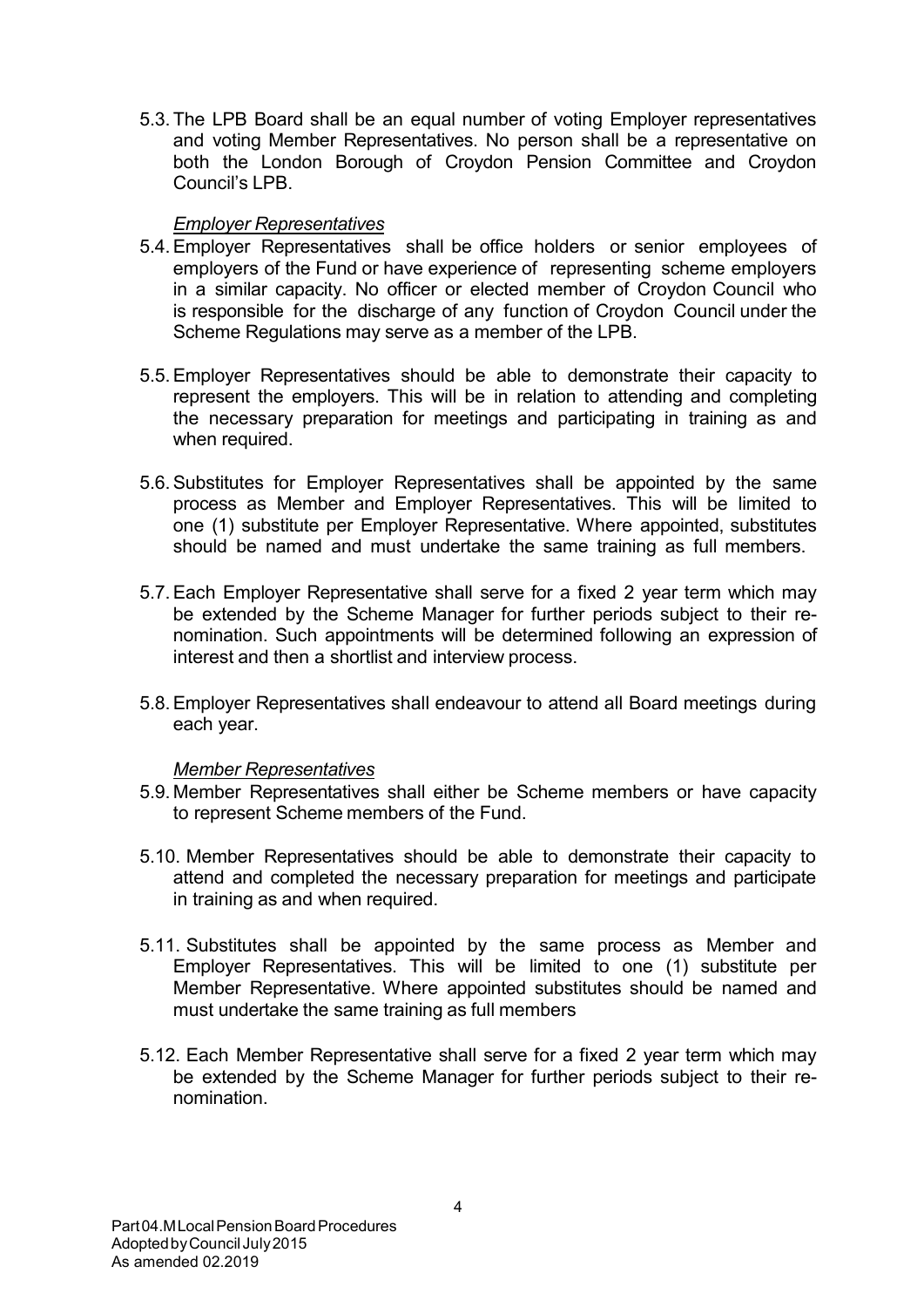5.13. Member Representatives shall endeavour to attend all Board meetings during each year.

# 6. Suspension/Termination/Removal of Employer Representatives, Member Representatives and Substitutes

- 6.1. A Representative's (including substitute's) term of office may be suspended or come to an end in any of the following circumstances:
	- a. Expiry of a fixed term of office without any extension being granted/authorised by the Scheme Manager;
	- b. A Representative's death;
	- c. Unable to act appropriately in his/her role because of illness or injury;
	- d. Failure to attend two consecutive meetings (this would be to the Scheme Manager's discretion);
	- e. Representative wishes to resign a notice period of 4 weeks is required to be given to the Scheme Manager;
	- f. Representative ceases to represent their constituency, for example if an employer representative leaves the employment of their employer and therefore ceases to have the capacity to represent the Fund's employers;
	- g. Representative has a conflict of interest which cannot be managed in accordance with the LPB's conflicts policy;
	- h. Representative has breached the Members' code of conduct.
- 6.2. The Scheme Manager may suspend a Member Representative whilst investigations into (but not limited to) the above are conducted. Upon the conclusion of any investigation the Scheme Manager may either approve the Member to return to his/her role or can terminate their appointment and secure a replacement.

# 7. The Chair

- 7.1. The Chair of the LPB will be a suitably qualified person who is selected and appointed by the Scheme Manager for a fixed term of office to be determined by the Scheme Manager. It will be the role of the Chair to ensure that all Members of the Board show due respect for process, that all views are fully heard and considered and to determine when consensus has been met.
- 7.2. The Chair shall:
	- a. Ensure the LPB delivers its purpose as set out in these Terms of Reference;
	- b. Ensure that meetings are productive and effective and that opportunity is provided for the views of all members to be expressed and considered; and
	- c. Seek to reach consensus and ensure that decisions are properly put to a vote when it cannot be reached. Instances of a failure to reach a consensus position will be recorded and published;
	- d. Be non-voting.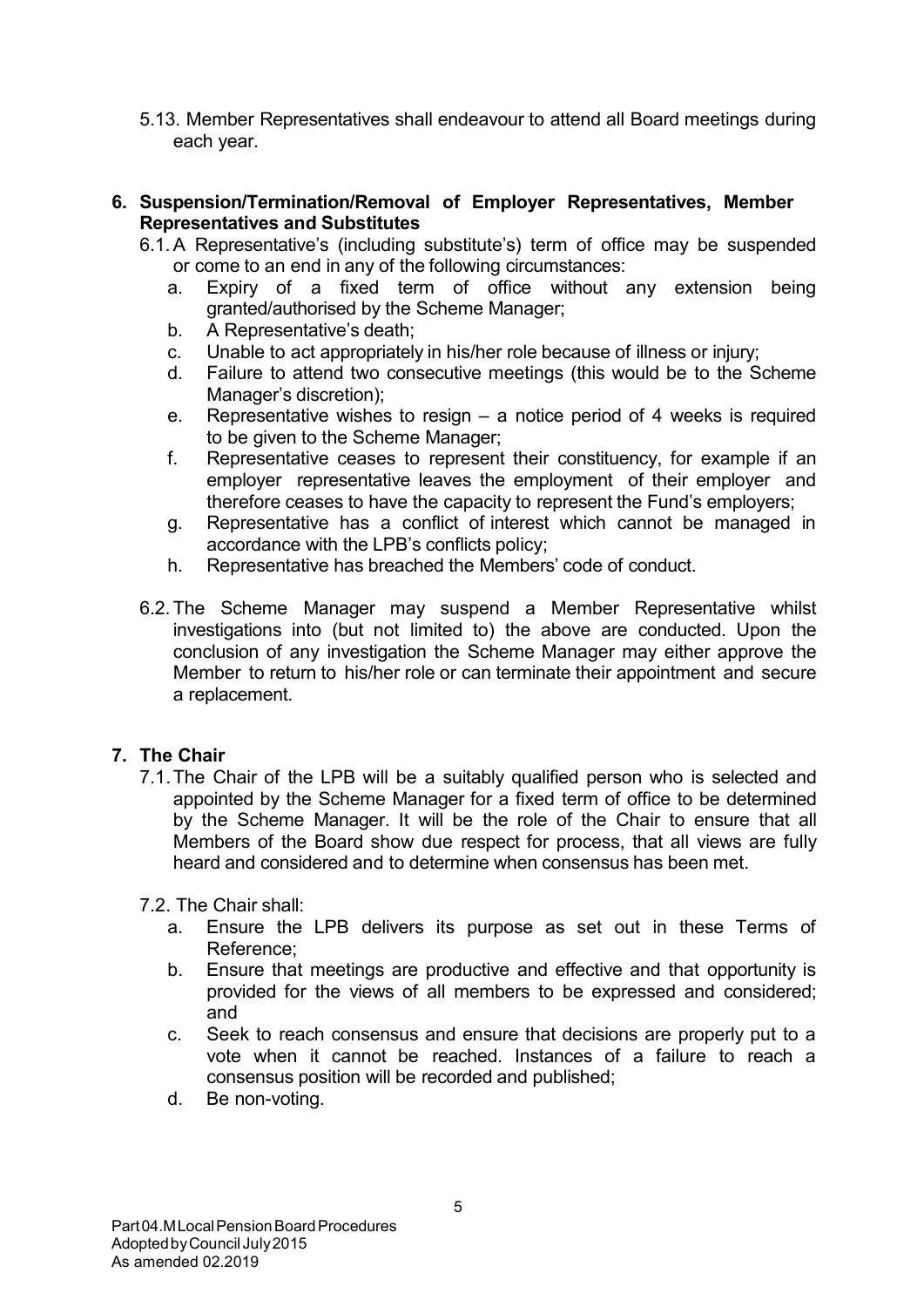# 8. Quorum

- 8.1. The Board shall have a quorum of three (3) Members not including the Chair. If a meeting is inquorate it will be re-scheduled for as soon as is reasonably practicable.
- 8.2. Advisers do not count towards the quorum.

# 9. Conflicts of Interest

9.1. The policy applicable to Members and for identifying conflicts of interest is set out in a separate policy document titled "Local Pension Board Conflicts of Interest Policy".

#### 10. Board Review Process

10.1. The Board will undertake a formal review process during June of each year to assess how well it and the voting and non-voting members are performing with a view to seeking continuous improvement in the Board's performance.

# 11. Advisers to the Board

- 11.1. The Board may be supported in its role and responsibilities by Council officers and by External Advisers appointed by the Pension Committee, to support the London Borough of Croydon Pension Committee. Subject to any applicable regulation and legislation from time to time in force, the Board may consult with Advisers including but not limited to:
	- a. Governance Adviser
	- b. The Fund's Actuary;
	- c. The Fund's Legal Adviser
	- d. The Fund's Investment Managers(s)
	- e. The Fund's Investment Advisers
	- f. The Fund's Employer Covenant Adviser
	- g. The Scheme Manager
- 11.2. The Board shall ensure that the performance of all Advisers who are appointed are reviewed on a regular basis as part of the Board Review Process.

# 12. Knowledge and Skills

- 12.1. Employer and Member Representatives (including substitutes) of the LPB must be conversant with –
	- a. The legislation, Scheme Regulations and associated guidance of the LGPS;
	- b. Any document recording policy about the administration of the LGPS (which is for the time being adopted by the Fund).
- 12.2. All members of the LPB must have a working knowledge and understanding  $of -$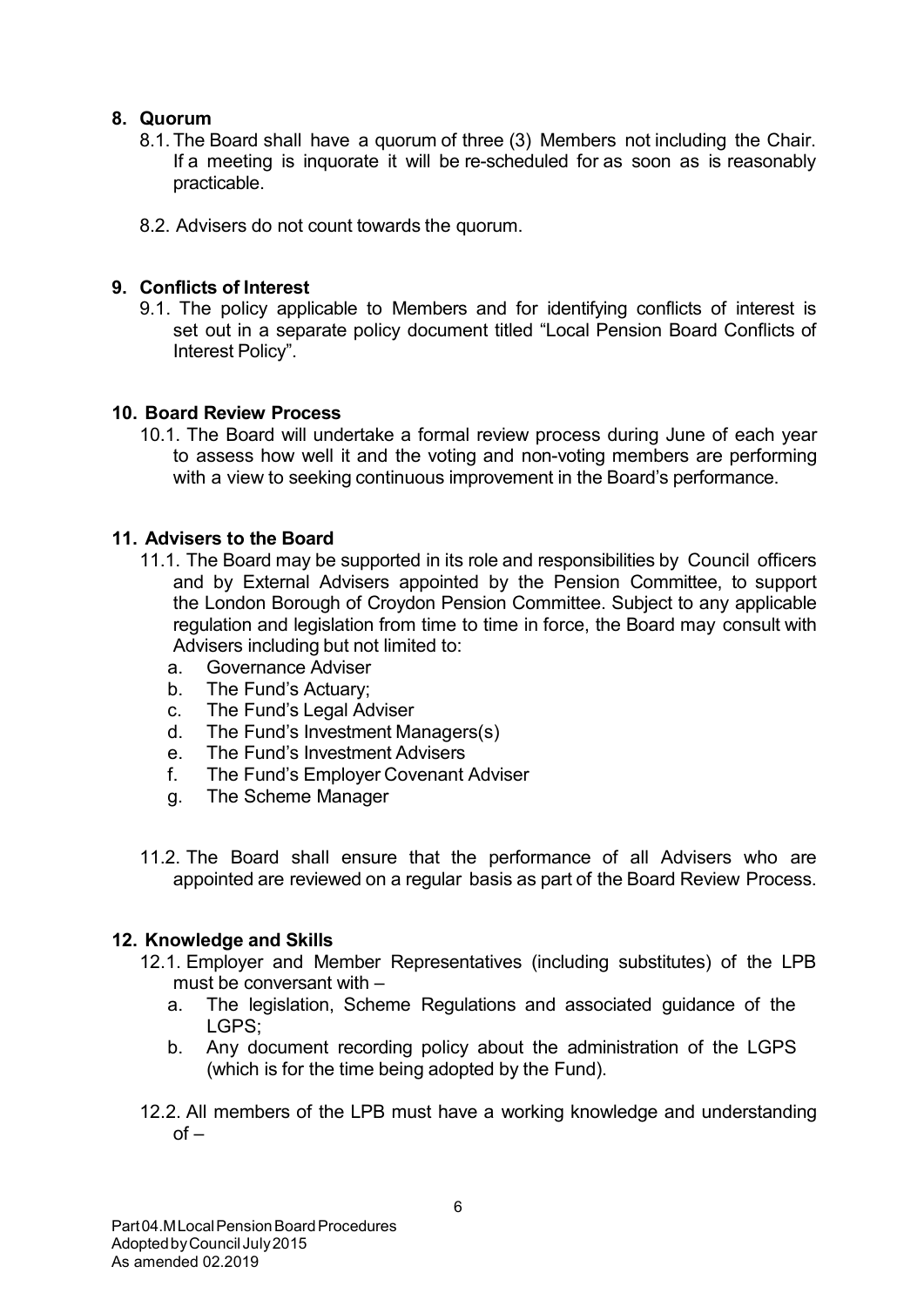- a. The law relating to pensions, and
- b. Any other matters which are prescribed in Scheme Regulations.
- 12.3. It is for the Scheme Manager to be satisfied that those seeking to be appointed have the appropriate degree of knowledge and understanding to enable them to properly exercise their functions as a member of the LPB.
- 12.4. In line with the duties under their role, the LPB members are required to be able to demonstrate their knowledge and understanding and to refresh and keep their knowledge up to date on anything that would fall within the remit of their role. LPB members are therefore required to maintain a written record of all relevant training and development (whether internal or external) they have undertaken. In the event that LPB members wish to attend an external course/training event prior approval must be sought from the Scheme Manager. All information in relation to training and development of all LPB members shall be made available to the Board as part of the Board Review Process. In addition, the Scheme Manager may, at any time request to inspect such records upon providing the relevant member with a written request which must be adhered to within 7 days of receipt of such a request.
- 12.5. All LPB members will undertake an annual personal training needs analysis and regularly review their skills, competencies and knowledge to identify gaps or weaknesses as well as mandatory training that the Board or Scheme Manager considers is required to ensure the Board operates as effectively as possible. LPB members will comply with the Scheme Manager's training policy, details of which are found in the separate document titled "Local Pension Board Training Policy".

#### 13. Board Meetings – Notice, Agendas, Minutes, Timings and Location

- 13.1. The Scheme Manager shall give 5 days' written notice, by email, to the Chair and to all Employer and Member Representatives of every meeting of the LPB. The Scheme Manager shall ensure that formal minutes of all LPB meetings are maintained. Following the approval of the minutes by the Chair they shall be circulated by email to all members within 14 days of the meeting date and then published in accordance with paragraph 17.
- 13.2. There will be a minimum of 4 LPB meetings each year. The dates of such meetings are to be agreed in June of each year by the Board, taking into account the dates of scheduled Pensions Committees which will then provide the Board with the opportunity to effectively review the work of the Pensions Committee.
- 13.3. All LPB meetings will be held in the Croydon Town Hall, Katharine Street, Croydon, CR0 1NX at 2pm, unless stated otherwise in the notice for the meetings.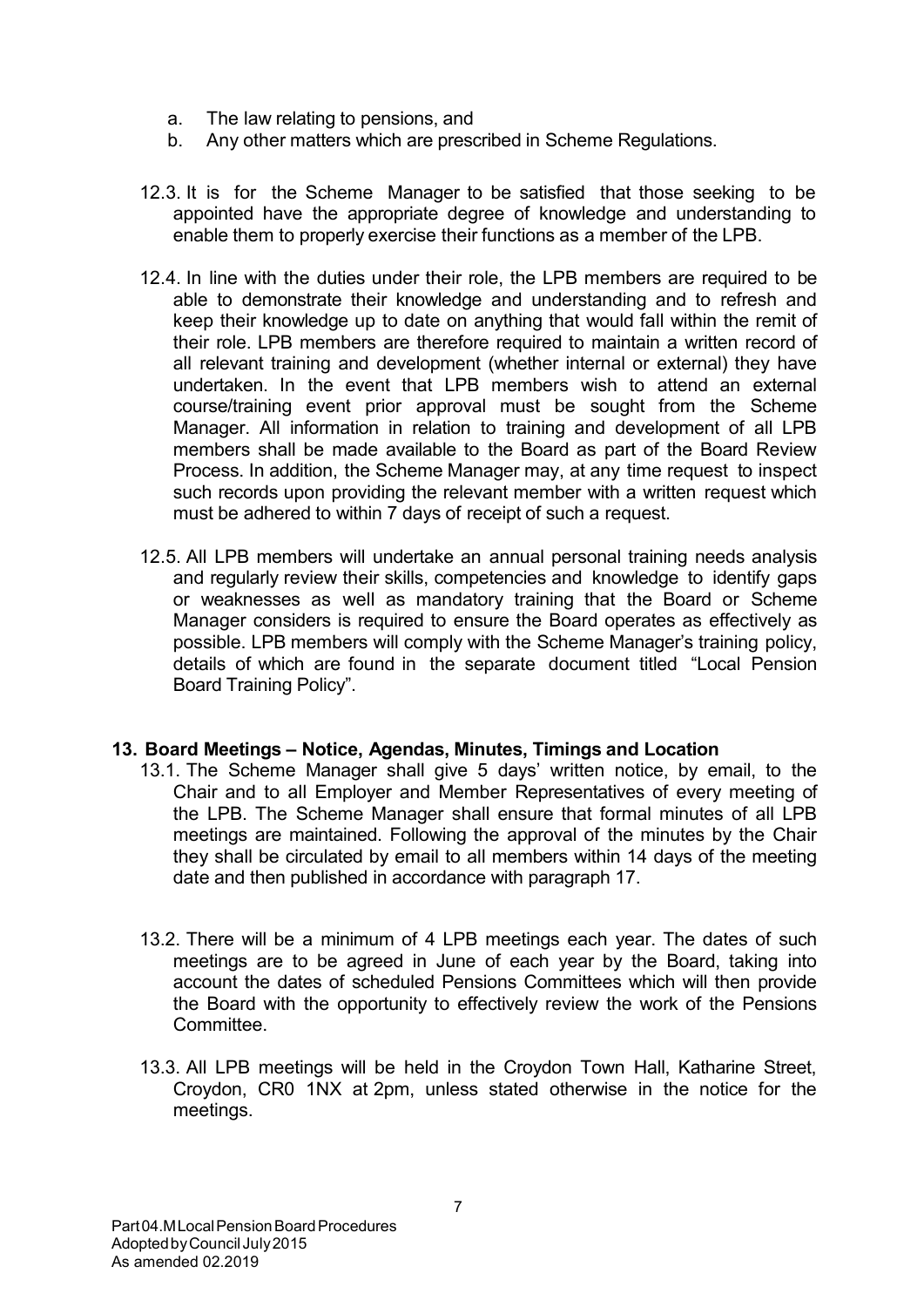# 14. Remit of the Board

14.1. The role of the LPB will be determined by the relevant Scheme Regulations. The LPB will assist the Scheme Manager with such other matters as any relevant Scheme Regulations may specify.

#### 15. Standards of Conduct of Members

- 15.1. The role of LPB members requires the highest standards of conduct and therefore the "seven principles of public life" embodied in the Council's Code of Conduct will be applied to all LPB members. These are –
	- a. Selflessness
	- b. Integrity
	- c. Objectivity
	- d. Accountability
	- e. Openness
	- f. Honesty
	- g. Leadership
- 15.2. LPB members will be required to sign the Council's Code of Conduct as soon as reasonably practicable on being appointed, but in any case before attending their first meeting of the LPB. The Council Code of Conduct for Members which will apply to Members of the LPB is set out in a separate document.

#### 16. Decision making

16.1. All Employer Representatives and Member Representatives of the LPB will have an individual voting right but it is expected the LPB's decisions (in so far as is possible) will be reached by consensus.

#### 17. Publication of Local Pension Board Information

17.1. Scheme members and other interested parties will want to know that the Croydon Council Pension Fund is being efficiently and effectively managed. They will also want to be confident that the LPB is properly constituted, trained and competent in order to comply with Scheme Regulations, the governance and administration of the Scheme and requirements of the Pension Regulator.

#### 17.2. To this end information will be posted on the Fund website showing:

- a. The names and biographies about the LPB members
- b. How the Scheme and employer members are represented on the LPB
- c. The responsibilities of the LPB as a whole
- d. The full terms of reference and policies of the LPB and how they operate
- e. The LPB appointment process
- f. Who each individual LPB members represents
- g. Any specific roles and responsibilities of individual LPB members.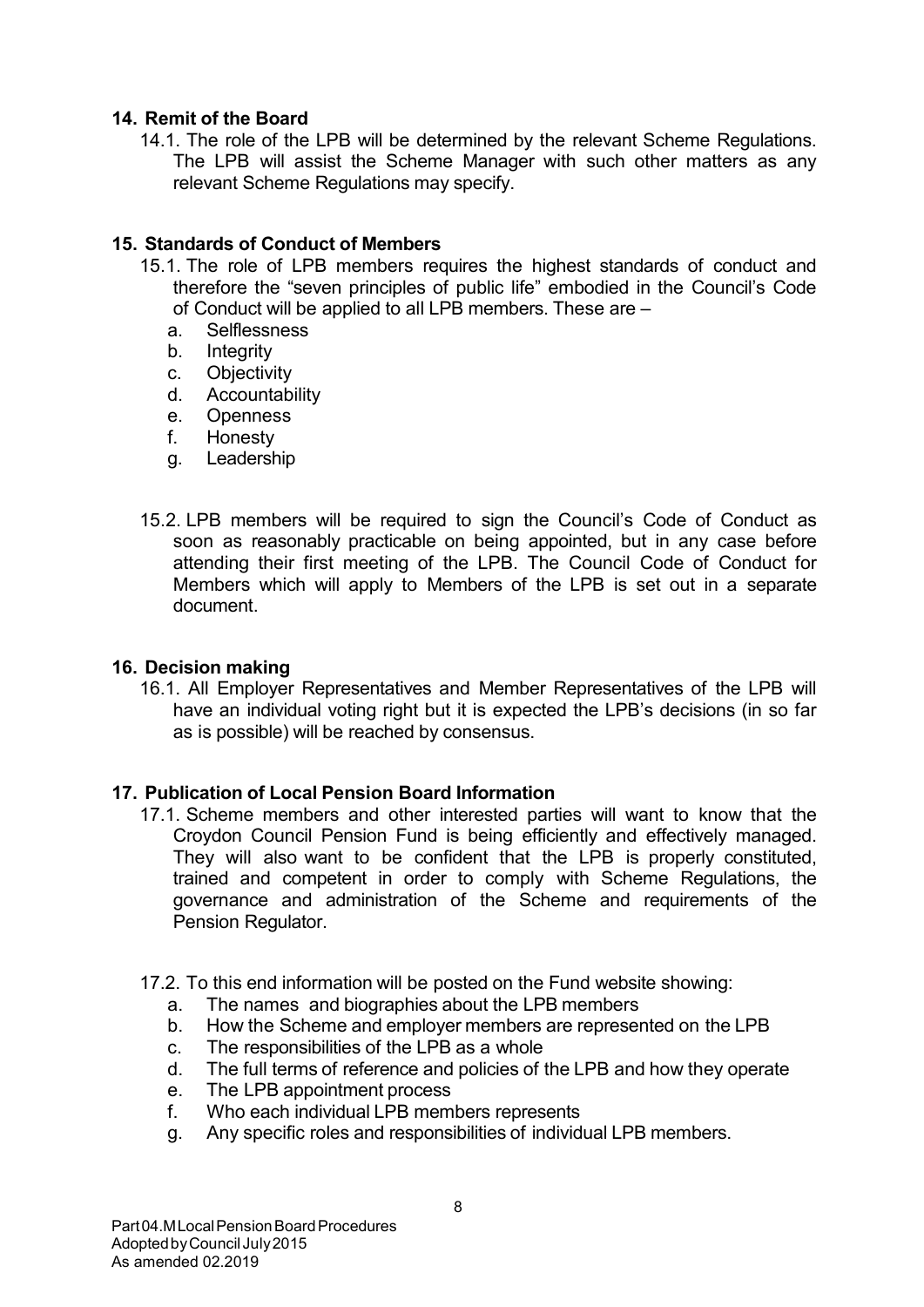17.3. LPB papers, agendas and minutes of meetings will be published on the Council's website. These may be published in redacted form at the discretion of the Council Monitoring Officer in consultation with the Scheme Manager and having consideration to s100A Local Government Act 1972 or exempt information as specified in Part 1 Schedule 12A of the Local Government Act 1972, which provides that information should not be disclosed due to its confidential nature. The Scheme Manager will also consider requests for additional information to be published or made available to individual scheme members to encourage scheme member engagement and promote a culture of openness and transparency. However, the final decision as regards the release of exempt information rests with the Council Monitoring Officer.

#### 18. Accountability

18.1. The LPB will be collectively and individually accountable to the Scheme Manager and must also report annually to the Secretary of State, as provided in the Regulations.

#### 19. Expense Reimbursement

- 19.1. The Administering Authority shall meet the expenses of Member Representatives for Out-of-Borough travel in line with the relevant travel allowances/rates, as agreed from time to time by (Croydon Council) Members' Allowances Scheme.
- 19.2. The Administering Authority shall reimburse the Employer of the relevant Employer Representative in respect of any time off work that has been taken that is both necessary and reasonable in the opinion of the Scheme Manager to fulfil their role as a member of the LPB.

#### 20. Reporting Breaches

20.1. Any reported breach in connection with the administration of the LGPS, whether potential, or actual, brought to the attention of the LPB shall be dealt with in accordance with the procedure set out in a separate policy document titled "Local Pension Board Reporting Breaches Policy". For the purposes of this policy a breach is considered to include any statutory responsibilities/obligations that have not been performed as and when required.

#### 21. Internal Dispute Resolution Procedure

21.1. The LPB's Internal Dispute Resolution is set out in a separate policy document titled "Internal Dispute Resolution Procedure (IDRP) System Employees' Guide."

#### 22. Complaints

22.1. Any complaint received in relation to the LPB will be dealt with in accordance with the Complaints Policy, which is set out in a separate document titled "Local Pension Board Complaints Procedure".